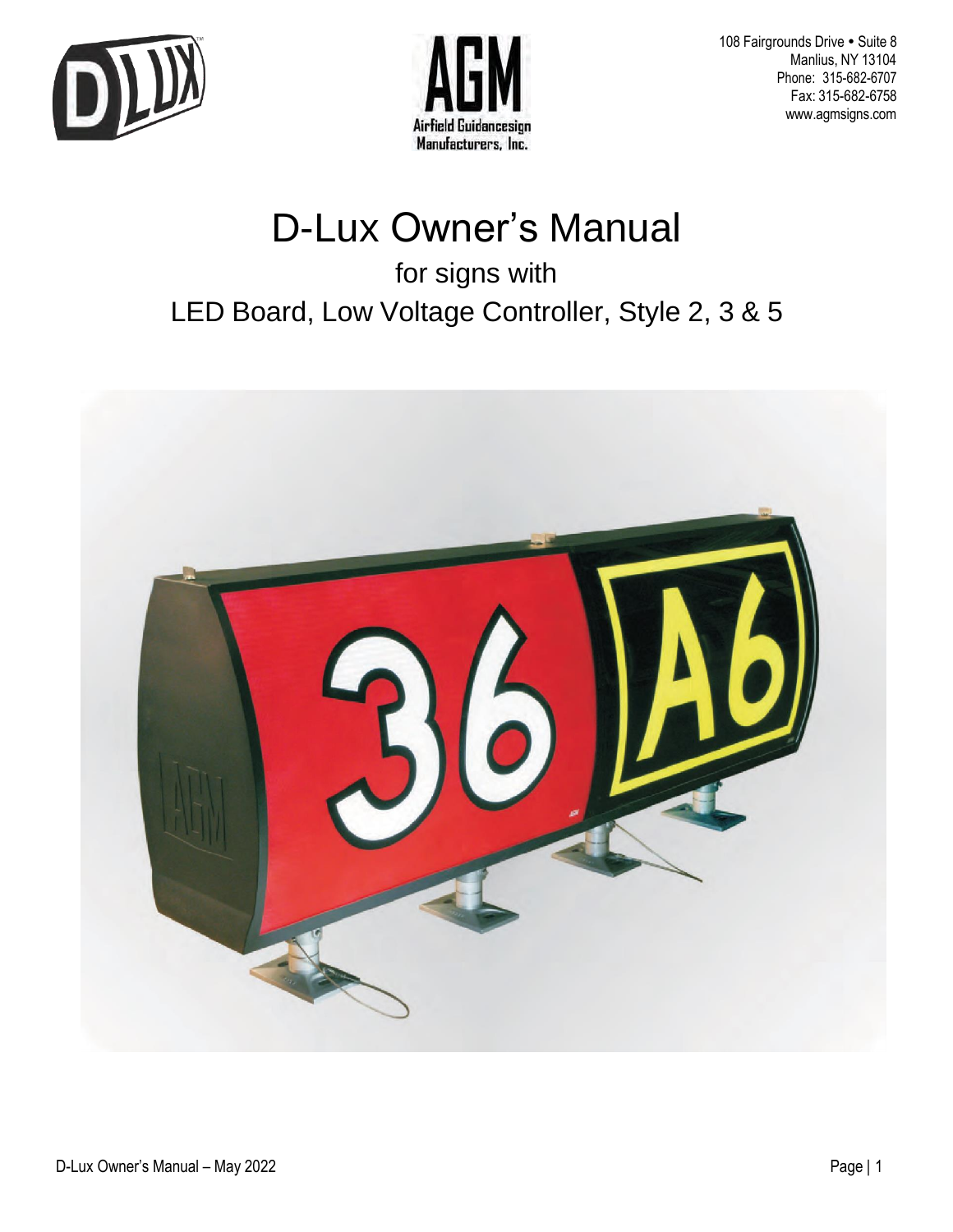



## **Table of Contents:**

| <b>Section</b> | Page                                       |    |
|----------------|--------------------------------------------|----|
| 1              | Item Numbers                               | 3  |
| 2              | <b>General Information</b>                 | 3  |
| 3              | Warranty                                   | 3  |
| 4              | Handling                                   | 4  |
| 5              | Storage                                    | 4  |
| 6              | Installation                               | 5  |
| 7              | Maintenance                                | 5  |
| 8              | LED Board Troubleshooting & Parts List     | 6  |
| 9              | Transformer Requirements, VA Loads & Power | 11 |
| 10             | <b>Pad Mounting Guide</b>                  | 12 |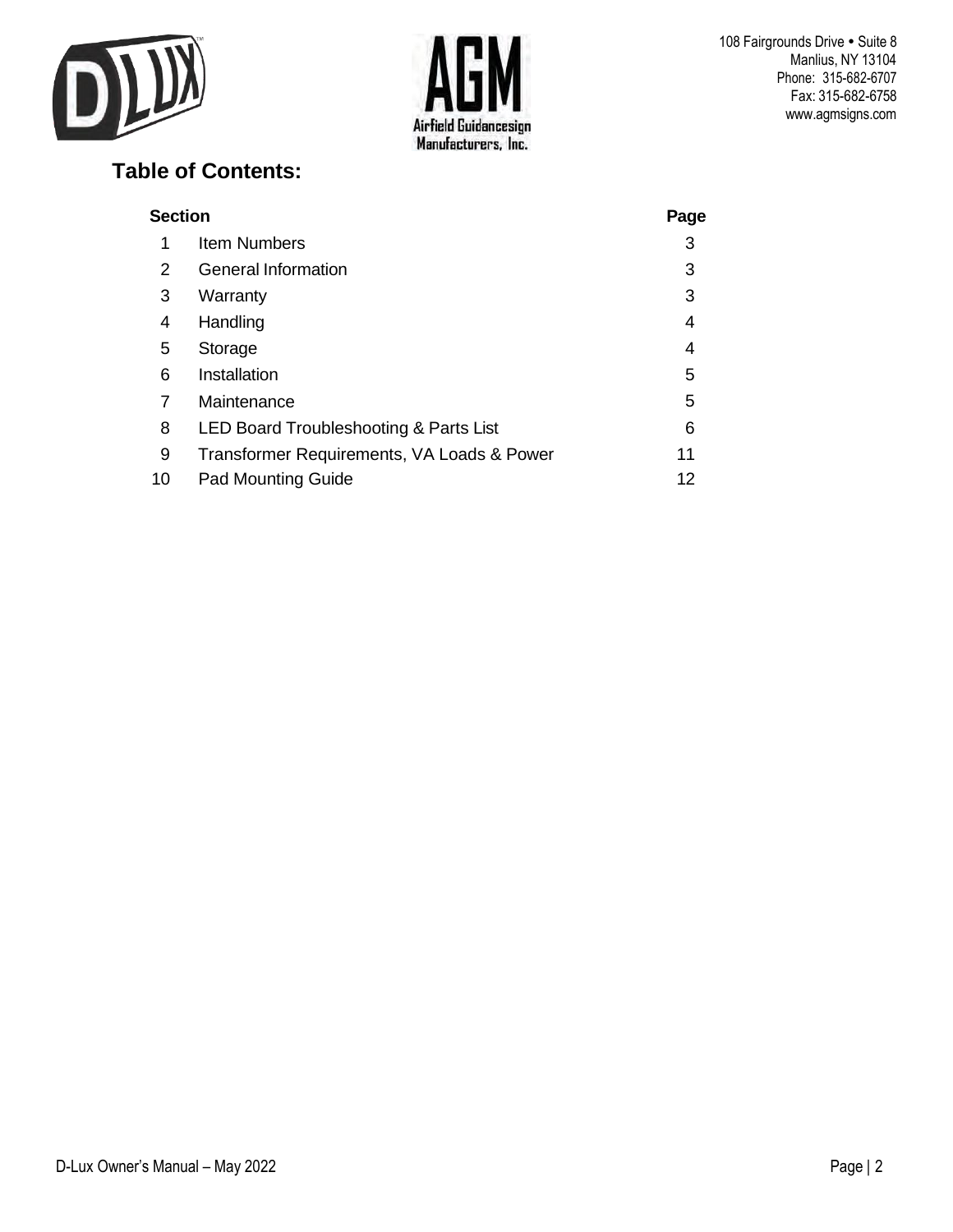



# **1. D-Lux Sign Item Numbers**





# **2. D-Lux Sign General Information**

All AGM signs are tested at the factory and set to function within applicable specifications. Installation and operation issues most frequently trace back to an undersized isolation transformer or to damage during shipping. Before commencing repairs, please contact AGM (315-682-6707 or via email) with the catalog number and serial number from the name plate of the malfunctioning sign to determine warranty coverage.

If following the troubleshooting guidelines below does not resolve any operational issues, we are pleased to assist you via telephone or email. We keep parts in stock, and ship within 24 hours.

Power factors, as illustrated on pages 20 to 22, are measured on the primary of the corresponding L830 transformer, per FAA Circular 150/5345-44(current edition). This takes into account the inherent deficiencies of the isolation transformer in the values. These ratings are subject to change without notice.

Consider upgrading your T10 & TapSwitch signs to energy efficient LED board signs. AGM has retrofit kits for just that purpose – no need to purchase a whole new sign. Please contact AGM to learn more about the possibilities. Additional information is available on our website: [www.agmsigns.com.](http://www.agmsigns.com/)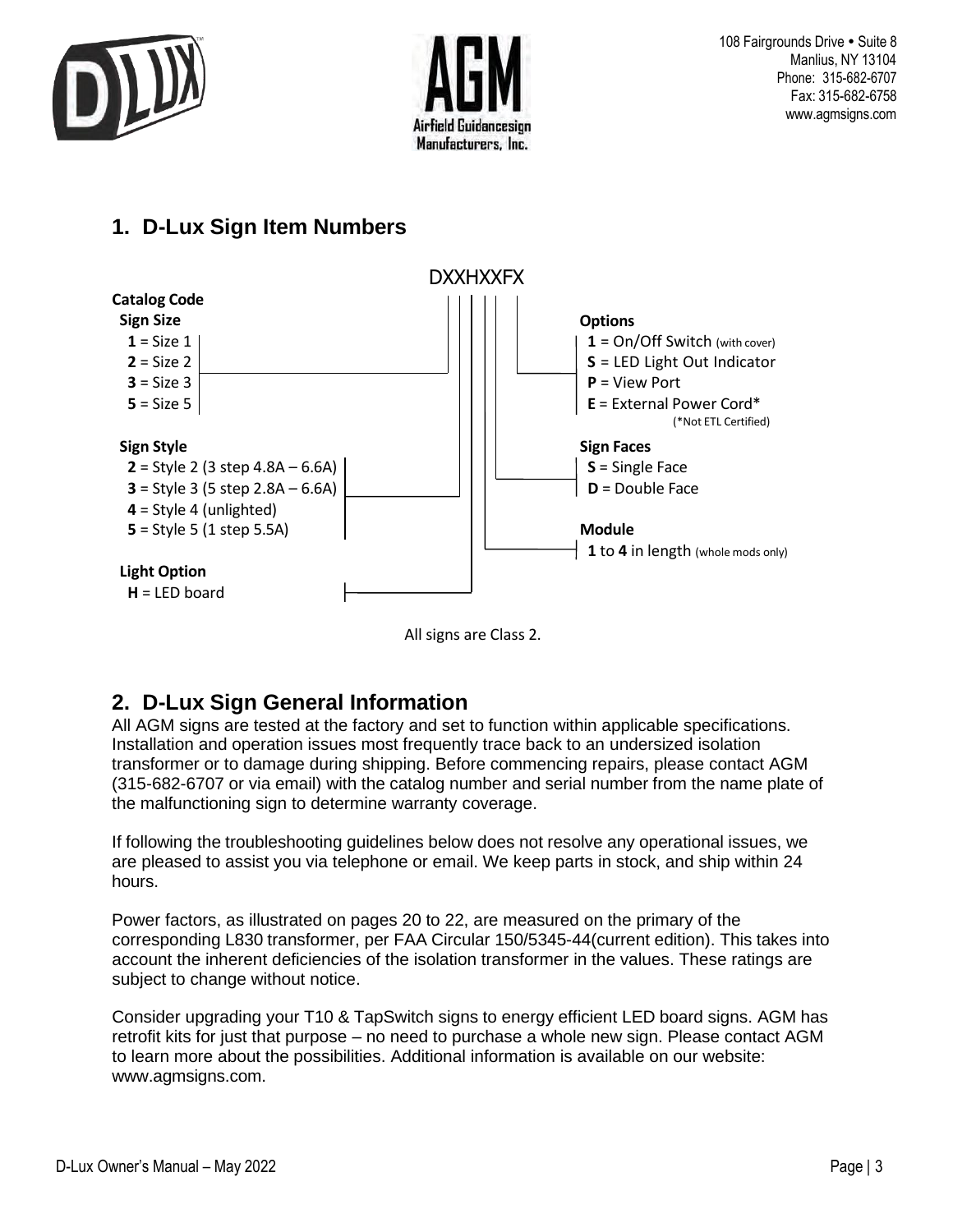



#### **3. D-Lux Sign Warranty**

AGM L858 Airfield Guidance Signs are warranted against mechanical and physical defects in design or manufacture for a period of 2 years from date of installation per FAA AC 150/5345- 44(applicable edition). Where applicable, per FAA EB67(applicable edition), AGM L858(L) Airfield Guidance Signs are warranted against electrical defects in design or manufacture of the LED or LED specific circuitry for a period of 4 years. AGM will correct such by repair or replacement, at its option, provided the signs have been properly handled and stored prior to installation, properly installed and operated after installation, and provided further that the buyer has notified AGM in writing within the warranty period and a reasonable time after notice of such defects. Refer to handling, storage, installation and operational instructions for proper procedural guidance that must be followed to maintain warranty provisions.

This warranty is in effect for the specified term as long as the equipment has not been, in AGM's judgment: altered in such a way as to affect the equipment adversely; subjected to accident, negligence, and/or improper storage; and has been operated and maintained in accordance with accepted FAA guidelines as described in AC 150/5340-26(applicable edition) and AGM's published operational guidelines.

AGM reserves the right to examine signs on which a claim has been made. Equipment must be presented in the same condition as when the defect was discovered. AGM also reserves the right to require the return of equipment to establish any claim.

#### **Disclaimer**

AGM's obligation under this warranty is limited to repair or replacement of defective equipment sold by AGM. This does not include any other costs such as the cost of removal, shipping, or installation of the defective part or repaired product, including labor or any consequential damages of any kind. AGM shall not be liable for any indirect or consequential damages.

Under no circumstances will AGM's liability exceed its sales price of the signs claimed to be defective. All transportation costs under this warranty are the responsibility of the buyer. Replacement parts and/or equipment provided under this warranty are covered under the same terms until the expiration of the original warranty period that began upon the first installation of the equipment.

This is AGM's sole and exclusive warranty with respect to the equipment sold to the buyer. There are no express or implied warranties of fitness for any particular purpose or any implied warranties other than those made expressly herein.

AGM shall not be liable to the buyer of this product or third parties for indirect or consequential damages, or for damages arising from the use of any options or parts other than those designated by AGM as approved products. Damage caused by lightning, flood and other natural or man-made causes are outside the scope of this warranty.

#### **4. D-Lux Sign Handling**

AGM D-Lux signs are shipped in a corrugated wrapping to protect against abrasion during shipping. The packaged signs are meant to be hand carried (sling straps are effective) or placed on dolly carts. The packaged sign is NOT designed to be handled by forklifts.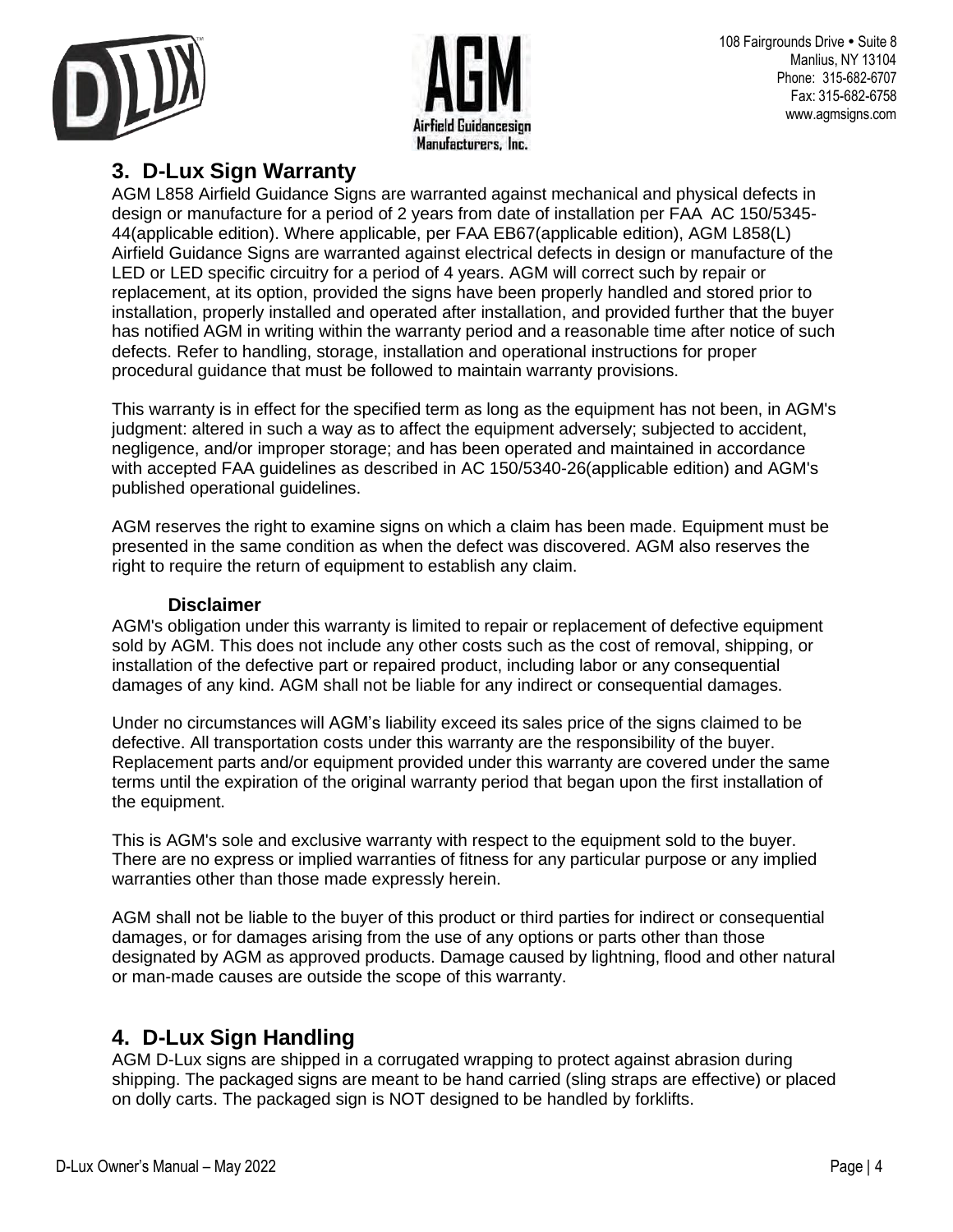



108 Fairgrounds Drive • Suite 8 Manlius, NY 13104 Phone: 315-682-6707 Fax: 315-682-6758 [www.agmsigns.com](http://www.agmsigns.com/)

Make sure to note any damage that occurred during shipping when receiving the signs and be sure to document it with the carrier. When installing the sign make sure that the correct L830 isolation transformer is connected. When accessing the sign cabinet, use only hand tools to tighten the bolts.

# **5. D-Lux Sign Storage**

If the signs are to be stored before installation, keep them in the original corrugated wrapping for protection and store them upright in a dry location. If the corrugated wrapping becomes wet, it should be removed and recycled because it can cause damage as a result of aggravated humidity. If the corrugated wrapping is removed, keep the protective plastic on the legend panels until installation. This provides the last layer of protection in the absence of the corrugated wrapping. Damage resulting from improper storage is not covered by warranty.

# **6. D-Lux Sign Installation**

- 1. Place sign on the pad with long dimension of the floor flanges perpendicular to the length of the sign.
- 2. Mark anchor bolt locations.
- 3. Move the sign out of the way.
- 4. Drill mounting holes for anchor bolts.
- 5. Install L-830 transformer into the base can.
	- Check the name plate on the side of the sign to ensure correct wattage is used.
- 6. Secure cable clamp to transformer secondary lead or secondary extension cord.
- 7. Reposition the sign on the pad and hold at an angle.
- 8. Pull power cord out of sign leg and plug it into the transformer secondary lead or extension cord.
- 9. Rotate the sign to the upright position over the anchor holes being careful to not pinch the power cord.
- 10. Insert the anchor bolts and loosely clamp the floor flanges to the pad.
- 11. Loosen the pinch bolts in the slip flanges. *Floor Flange Dimensions*
- 12. Tighten the anchor bolts on the floor flanges.
- 13. Tighten the pinch bolts in the slip flanges against the couplings.
- 14. Remove the protective plastic on the panels, being careful not to create foreign object debris (FOD).
- 15. When work is done on the circuit, verify sign operation between dusk and dawn.

#### **7. D-Lux Sign Maintenance**

AGM signs are designed to provide years of trouble-free service. Prior to the performance of any work on the signs, power should be disconnected at the vault. We recommend an annual inspection and cleaning of the sign interior to maintain bright and even light output. Inspection of

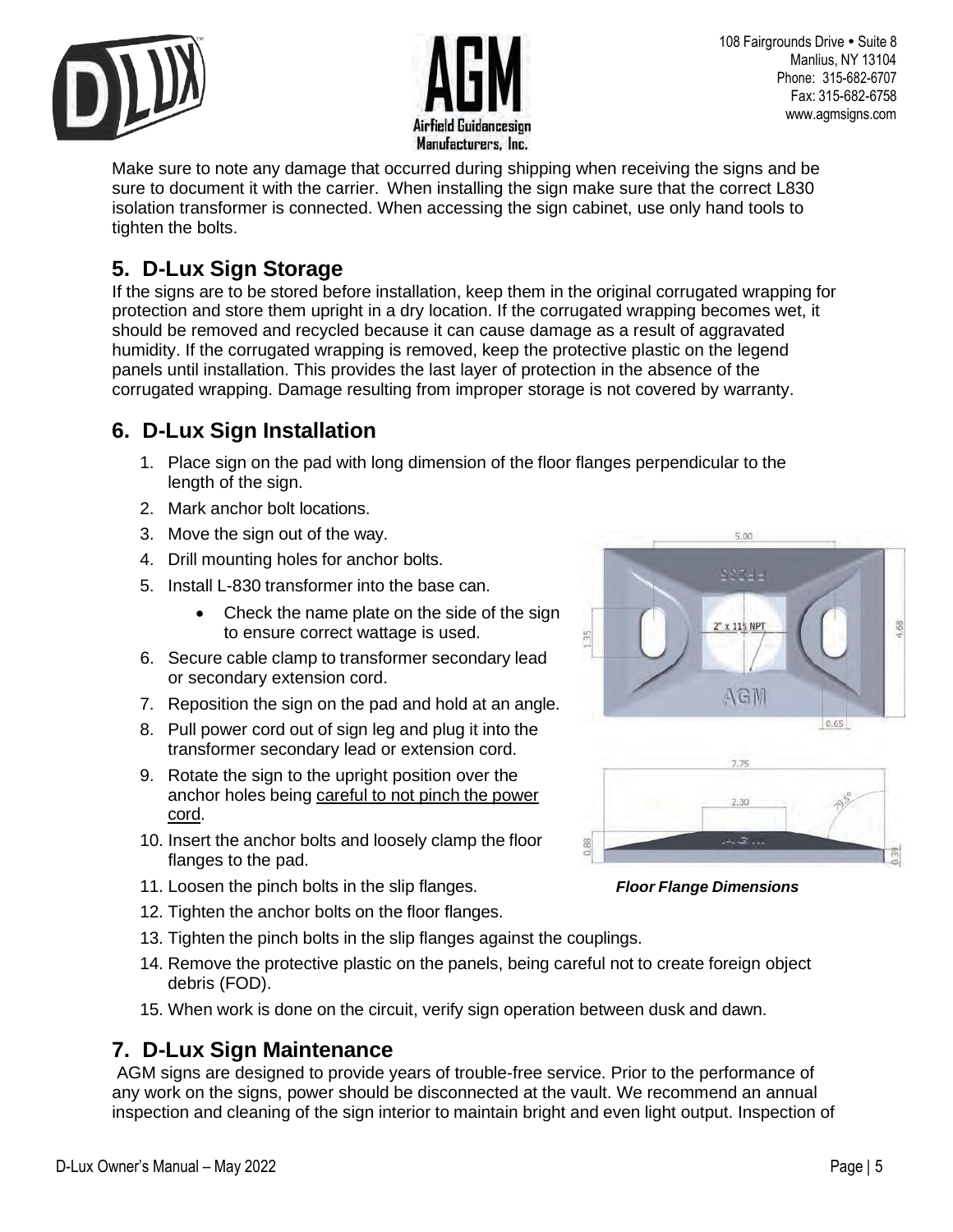



the signs should also include regular removal of any excess dirt, snow, and avian excrement from the sign exterior to maintain proper visibility of the sign legend.

# **8a. D-Lux LED Board Operation**

AGM's LED board light engine uses high efficiency LEDs to illuminate the guidance sign. Once the circuit is energized, there is a 4 second delay before the light engine turns on; this is normal. If there is an interruption in power, there could be another identical delay indicating the startup sequence has cycled. There are 2 high brightness LEDs on each board. Per FAA Engineering Brief #67, if more than 25% of the alternate lighting devices (LEDs) are not lit, the LED board must discontinue operation and communicate its condition within the sign, causing the whole sign to turn off. The FAA requires this to make sure an incorrect message is not displayed that could cause a safety issue to traffic on the airfield. Each LED board has a monitor circuit to verify operation. The LED board that has detected the problem will illuminate a red LED on the board indicating it has a problem and should be replaced.

## **8b. D-Lux LED Board Troubleshooting**

All AGM signs are tested at the factory and set to function within applicable specifications. Installation and operation issues most frequently trace to an undersized isolation transformer or to damage during shipping. Before commencing repairs, please contact AGM (315-682-6707 or via email) with the catalog number and serial number from the name plate of the malfunctioning sign to determine warranty coverage. If the LED boards and isolation transformer appear functional, and any operating issues have not been resolved after following the troubleshooting guidelines, please contact AGM; we will be pleased to assist you. We keep parts in stock and ship within 24 hours.

- BEFORE PERFORMING MAINTENANCE ON AN AIRFIELD GUIDANCE SIGN, VERIFY THE SIGN'S CIRCUIT IS OFF AND LOCKED OUT FROM ACCIDENTAL ENERGIZATION.
- 1. Verify that the amp reading (taken on one of the sign input power cords) reflects the amperage of the airfield circuit. If the reading is not identical, then there could be a problem with the isolation transformer or regulator providing power to the sign. Lock out the circuit and verify the condition of the isolation transformer for the sign.
- 2. Ensure that power to the sign has been turned off. To inspect the operation and determine why a D-Lux sign has malfunctioned, open the top by removing the thumb screw on either side of each modular section of the top of the sign. Remove one legend panel by pulling directly up.
- 3. Inspect the LED boards that are mounted on the mounting brackets. Cycle the power to the sign remotely or by using the optional isolating safety switch on the sign. If there is a fault with an individual LED board, all the LEDs should light up and then shut down within a second. The malfunctioning LED board will have an illuminated red LED directly on the circuit board as an indication that it or the driver circuit has malfunctioned.
	- a. To isolate the malfunction, remove the end loop plug from the end of the LED circuit where the red light was observed. Disconnect that string of LED boards from the driver and insert the end loop plug in its place on the driver. Cycle the power again and observe whether all remaining lights in the sign illuminate normally.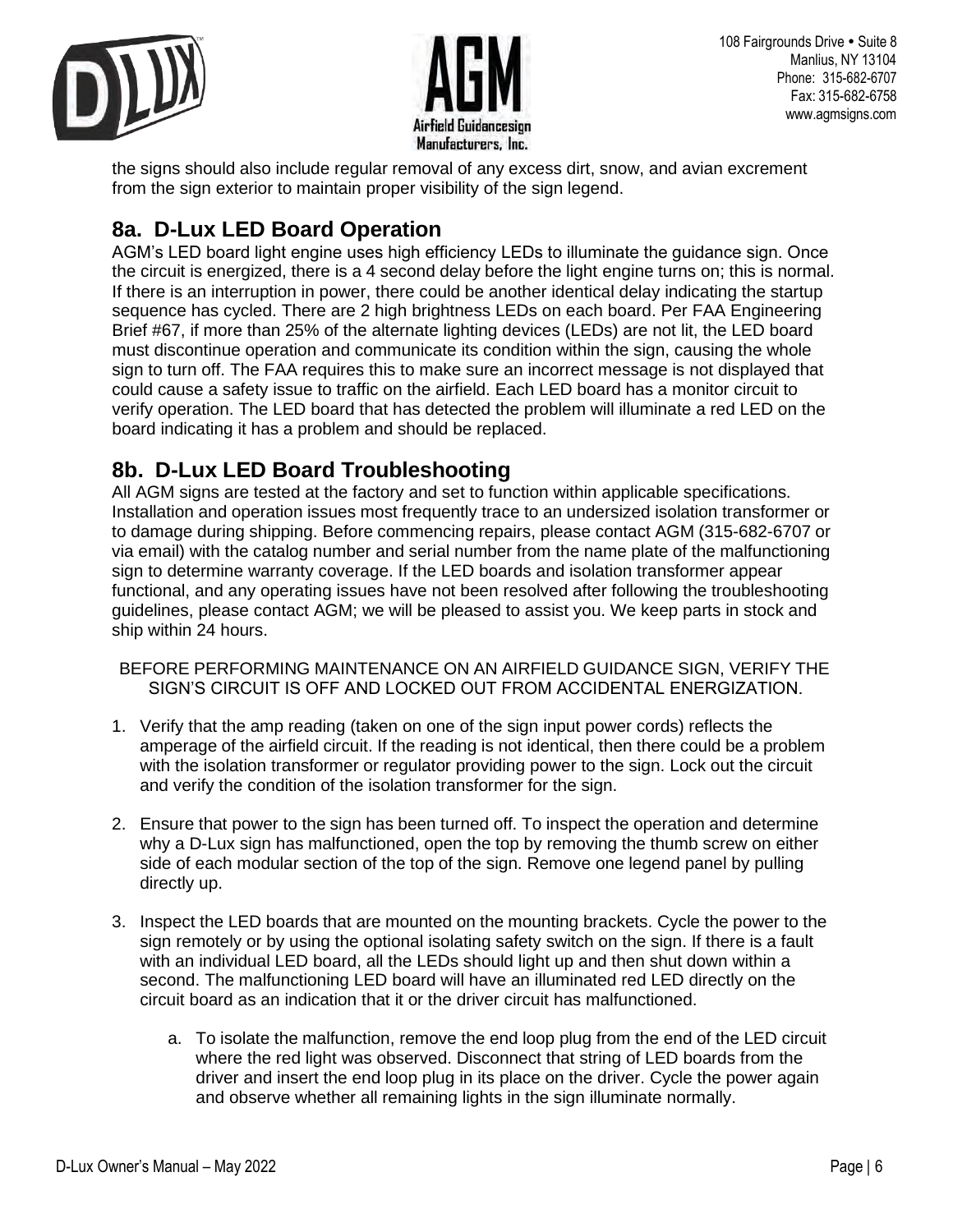



- i. If all the lights remain on normally, there is a problem with a LED board on the string that was disconnected. Power off the sign, replace the bracket with the malfunctioning LED board, return the end loop to the OUT plug, and connect the LED bracket circuit to the driver again. Power on the sign, verify normal operation, and take the affected bracket back to the shop to isolate the indicated LED board for replacement. Instructions for replacing the LED board are on the following page.
- ii. If all the lights go out again and the red light appears on the remaining string plugged into the driver, then the driver needs to be checked. Power off the sign, unplug the power cable that runs from the power control module (PCM) to that driver, cycle the power to the sign, and confirm the other lights and driver circuits in the sign remain lit. If so, the disconnected driver needs to be replaced and the strings of LEDs connected to the new driver to confirm their operation.
- b. If the remaining driver circuits are still not operational on restart, power off the sign, and unplug all the drivers from the PCM. With all driver circuits unplugged, power up the sign and make sure the PCM has both green LEDs. If one or both green LEDs on the PCM are not illuminated, skip the next step below.

#### IMPORTANT: DO NOT PLUG DRIVER CIRCUITS INTO AN ENERGIZED LVC POWER SUPPLY WHEN TROUBLESHOOTING.

- i. With the sign powered down, plug in the driver circuits individually and power on the sign to confirm their individual operation. If another driver circuit is found to be causing shut down, repeat the previous steps to isolate the cause.
- c. Next, ensure the bridge rectifier is functioning properly by taking a DC voltage reading across the red and black wires exiting the bridge rectifier. With the circuit off and locked out, note the position of where the wires connect on the terminals and then remove them from the connecting posts of the bridge rectifier. The corners with red and black wires are the DC output of the bridge rectifier. The positive red (+) wire is always connected to the terminal that is 90° different in orientation than the others and is located on the small diagonal corner of the bridge rectifier.
	- i. Using an RMS multi-meter, set the operation for diode testing and place the black negative lead on the positive terminal of the bridge rectifier, and the red positive lead on the negative terminal of the bridge rectifier in the corner opposite the positive terminal.
	- ii. If the meter reads close to 0.90VDC to 1.00VDC the bridge rectifier is good. If it reads approximately 0.40VDC to 0.60VDC the bridge rectifier is bad and needs to be replaced.
- d. If the bridge rectifier is good, the next step is to check the output of the PCM. There are 2 green LEDs on the PCM near the output connections and if both of these are not illuminated when the sign is powered on and all circuits are disconnected, the PCM needs to be replaced. If both are illuminated, check the output voltage by setting a true RMS meter to DC voltage, and insert the black negative probe where the green wire connects and the red positive probe where the red wire connects. The output voltage should be approximately +50VDC. If there is no voltage here, the PCM needs to be replaced.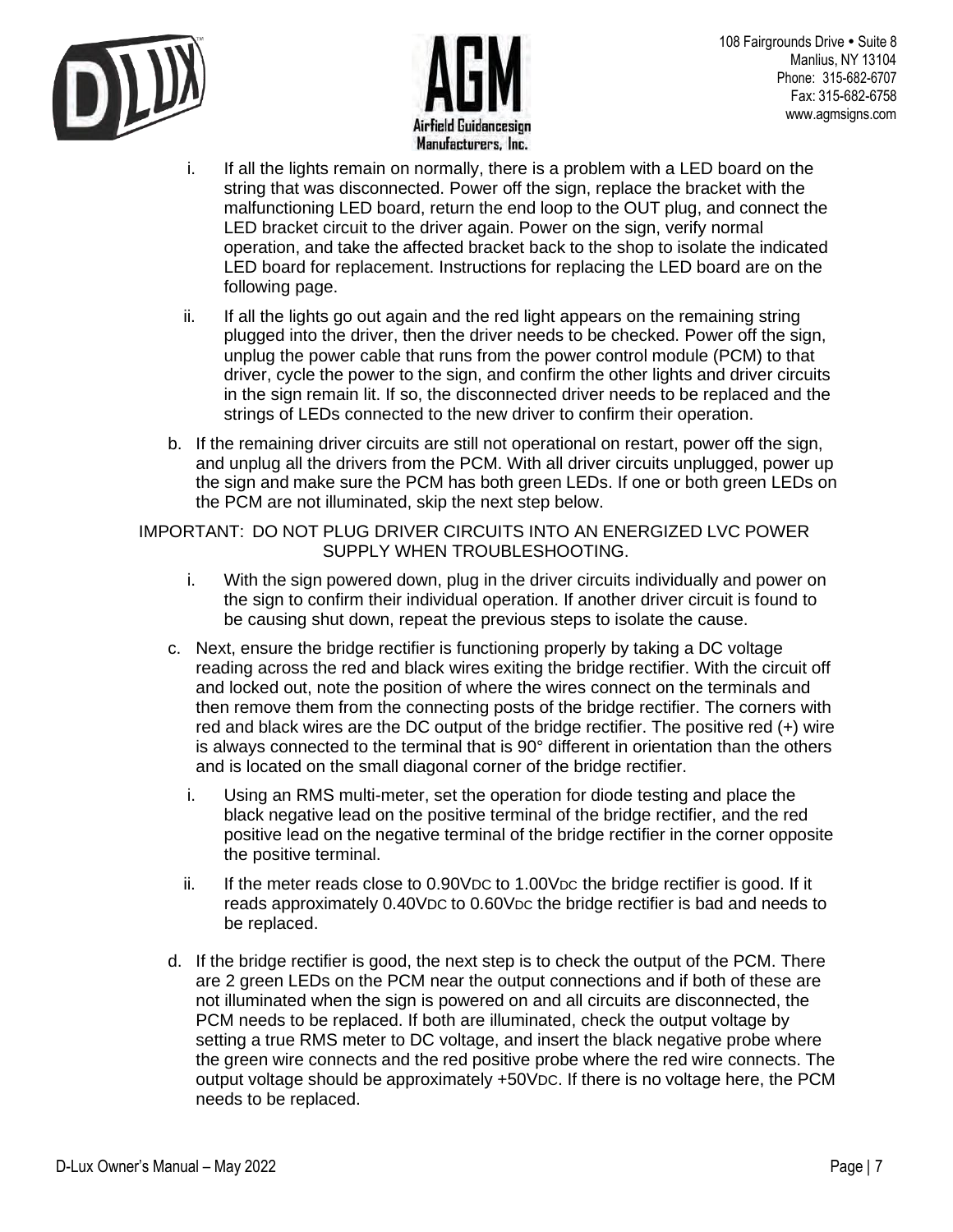



i. After the PCM is replaced, follow the driver circuit checking procedure from the preceding page. Take note of the green LED lights on the PCM; and if on start up, one of the LEDs is not illuminated, turn off the power promptly and replace the driver of the circuit being checked. Do not run a new PCM with a bad driver as damage to the PCM can occur.

## **8c. D-Lux LED Board Replacement**

Replacement of a nonfunctioning LED board is best accomplished inside the electrical shop, after swapping out mounting brackets. To replace the LED board, carefully remove the black wire harness plugs, press on the release safety catches of the plugs and pull out along the same plane that the LED is mounted on. Remove the mounting clips on either side of the LED board. Then using a sharp blade, slide under the LED board and pry the LED board off of the mounting bracket where the LED board is held with thermal transfer adhesive. Make sure to clean the area of the mounting bracket where the LED board was mounted before attaching a new one.

On the replacement LED board, strip the protective cover from the thermal adhesive on the back and carefully place the LED board in the same location as the previous LED board. Make sure to align the IN side and OUT side in the same orientation as the other LED boards on the mounting bracket. Replace the wire harness connections; and if the replacement LED board is at the end of the string, insert the green, end loop plug that completes the circuit.

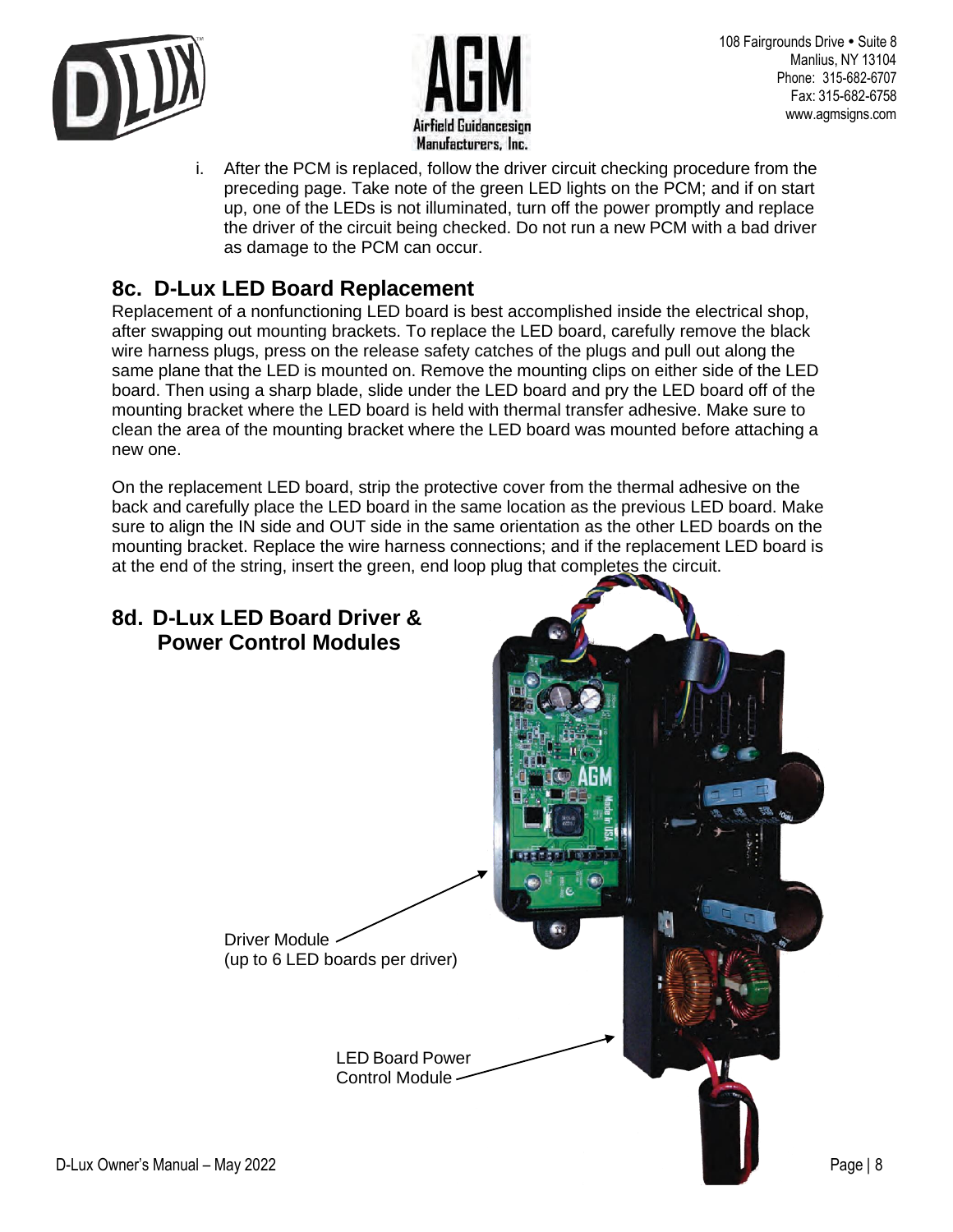



108 Fairgrounds Drive · Suite 8 Manlius, NY 13104 Phone: 315-682-6707 Fax: 315-682-6758 [www.agmsigns.com](http://www.agmsigns.com/)



#### **8e. D-Lux LED Board Parts List**

|   | Part#                           | <b>Description</b>         |   | Part#               | <b>Description</b>               |
|---|---------------------------------|----------------------------|---|---------------------|----------------------------------|
| A | $D6-S\#TP$                      | Top                        |   | $D6-DC#$            | Frangible coupling               |
| B | $D6-S#EC$                       | End                        | J | C6-FF235            | Floor flange                     |
| С | D8-D#4LP                        | Legend panel               | Κ | C7-LEDV2            | <b>LED</b> modules               |
| D | $D6-S\#UB$                      | U Bar                      |   | $D7-LB#$            | Light Bar w/ LEDs                |
| E | $D6-S#B$                        | <b>Bottom</b>              | M | C7-DRVR             | LED driver module                |
| F | $D6-S#R$                        | Panel joint*               | N | C7-LVCV2            | Low voltage power control module |
| G | $D6-S\#TC$                      | Modular connector          | O | C7-BRG              | Bridge rectifier (obscured)      |
| н | C <sub>6</sub> -SF <sub>6</sub> | Slip flange                | P | C7-60PC             | Power cord                       |
|   | D <sub>6</sub> -DT <sub>S</sub> | Thumb screw (not pictured) |   | C <sub>6</sub> -THR | Tether (not pictured)            |
|   |                                 |                            |   | D9-DNP              | Name plate (not pictured)        |

When ordering:

# = sign size;

\* = specify color (black, red, yellow)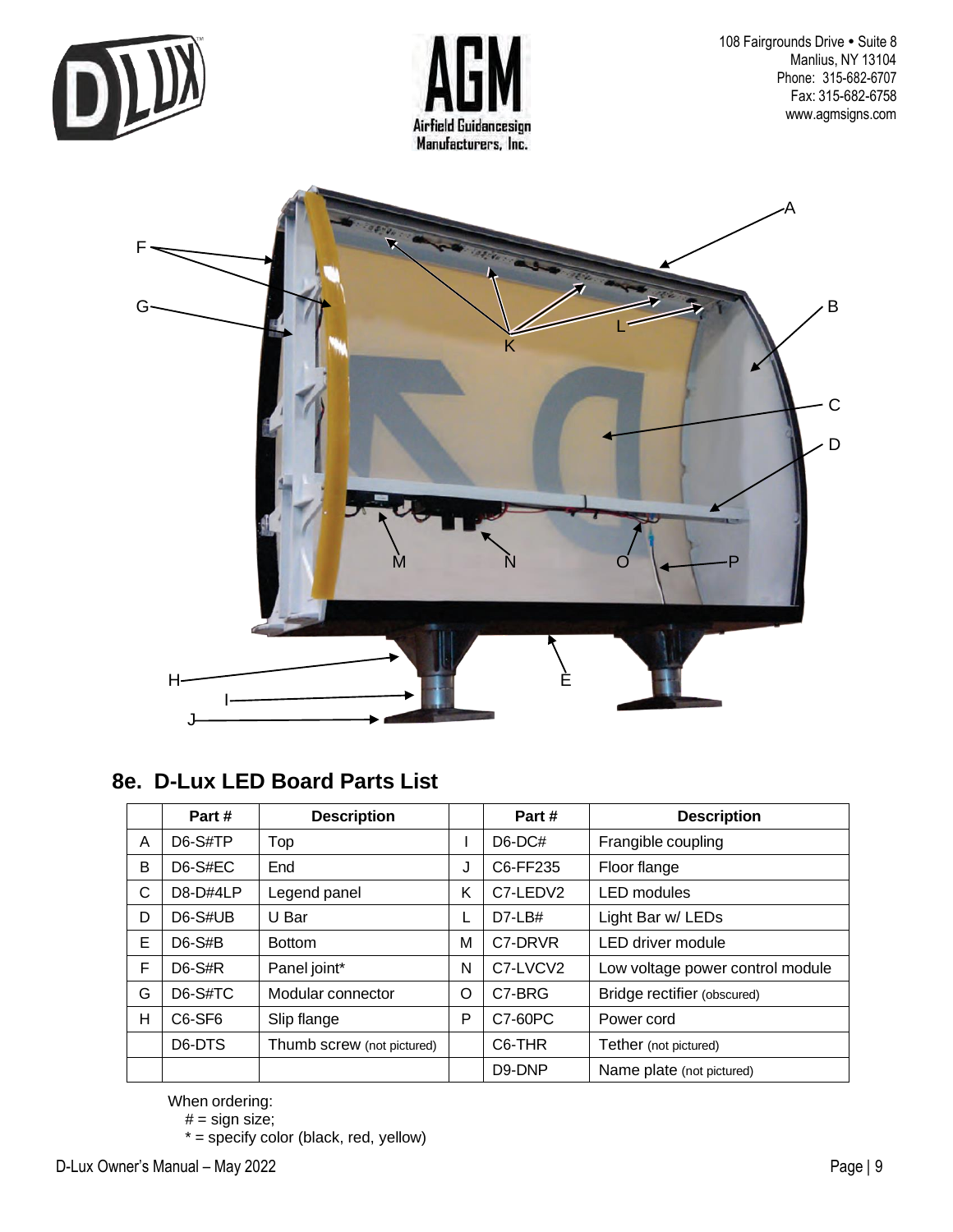



108 Fairgrounds Drive • Suite 8 Manlius, NY 13104 Phone: 315-682-6707 Fax: 315-682-6758 [www.agmsigns.com](http://www.agmsigns.com/)

# **8f. D-Lux LED Board Wiring Diagram**

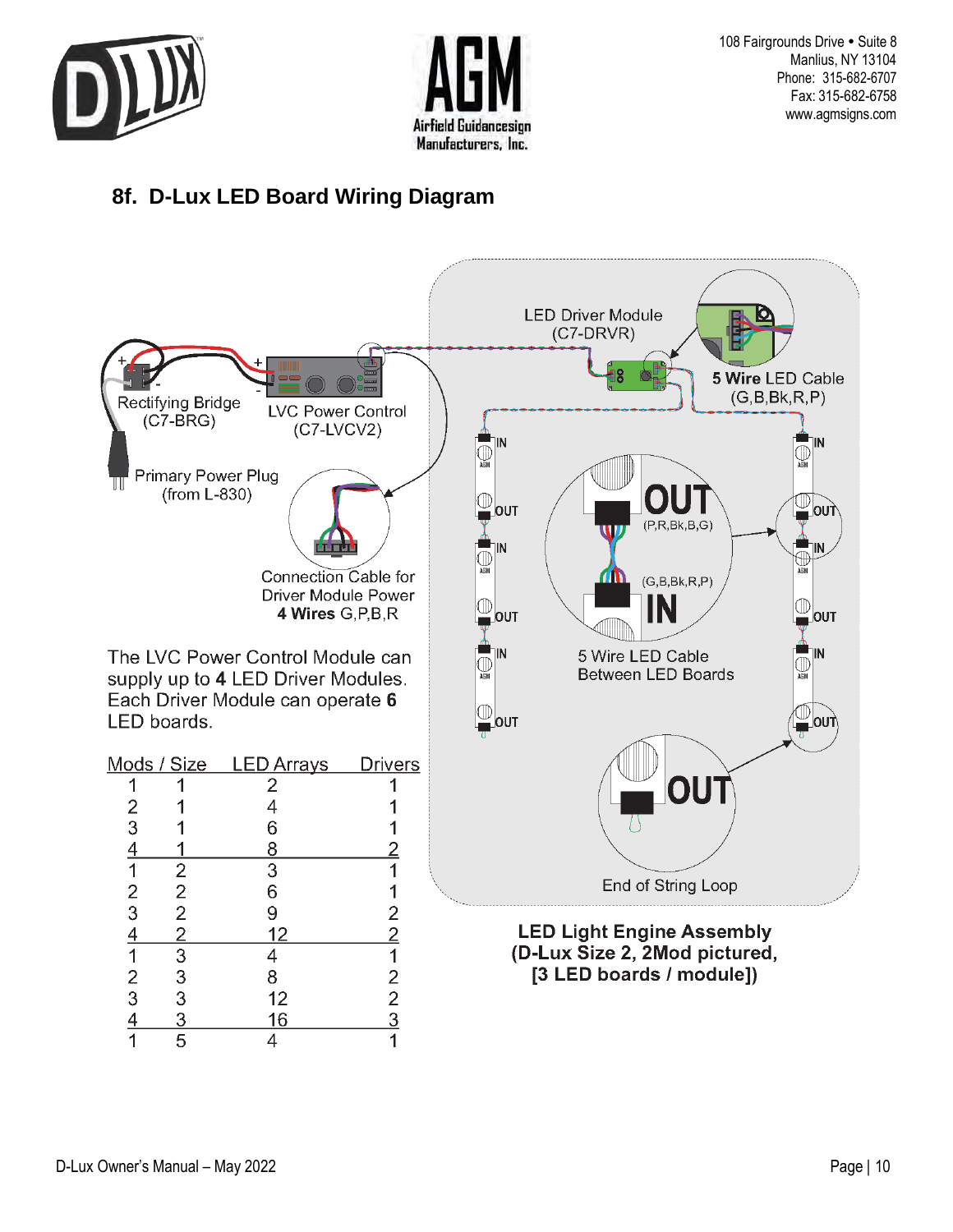![](_page_10_Picture_0.jpeg)

![](_page_10_Picture_1.jpeg)

#### **9. L830 Requirements, VA Loads, Power Factors for LED Board Light Source**

|                           |                           |                | L830               |     | <b>Power</b> | # of                    |
|---------------------------|---------------------------|----------------|--------------------|-----|--------------|-------------------------|
| <b>Size</b>               | <b>Style</b>              | <b>Modules</b> | <b>Transformer</b> | VA* | Factor*      | Lamps                   |
| 1                         | $\overline{c}$            | 1.0            | 65W                | 43  | 0.97         | $\overline{\mathbf{c}}$ |
| 1                         | $\overline{c}$            | 2.0            | 65W                | 47  | 0.97         | 4                       |
| 1                         | $\overline{c}$            | 3.0            | 65W                | 51  | 0.96         | $\,6$                   |
| 1                         | $\overline{c}$            | 4.0            | 65W                | 57  | 0.96         | 8                       |
| $\boldsymbol{2}$          | $\sqrt{2}$                | 1.0            | 65W                | 45  | 0.97         | 3                       |
| $\boldsymbol{2}$          | $\overline{c}$            | 2.0            | 65W                | 51  | 0.96         | $\,6$                   |
| $\overline{c}$            | $\overline{c}$            | 3.0            | 65W                | 59  | 0.96         | $\boldsymbol{9}$        |
| $\overline{2}$            | $\overline{c}$            | 4.0            | 65W                | 66  | 0.95         | 12                      |
| $\ensuremath{\mathsf{3}}$ | $\overline{c}$            | 1.0            | 65W                | 47  | 0.97         | 4                       |
| $\ensuremath{\mathsf{3}}$ | $\mathbf 2$               | 2.0            | 65W                | 57  | 0.96         | 8                       |
| 3                         | $\boldsymbol{2}$          | 3.0            | 65W                | 66  | 0.95         | 12                      |
| 3                         | $\boldsymbol{2}$          | 4.0            | 100W               | 80  | 0.93         | 16                      |
| $\mathbf 5$               | $\overline{c}$            | $1.0$          | 65W                | 47  | 0.97         | 4                       |
| 1                         | $\ensuremath{\mathsf{3}}$ | 1.0            | 65W                | 42  | 0.97         | $\mathbf{2}$            |
| 1                         | 3                         | 2.0            | 65W                | 47  | 0.97         | 4                       |
| 1                         | 3                         | 3.0            | 65W                | 51  | 0.96         | $\,6$                   |
| 1                         | 3                         | 4.0            | 100W               | 62  | 0.96         | 8                       |
| $\overline{2}$            | $\ensuremath{\mathsf{3}}$ | 1.0            | 65W                | 45  | 0.97         | 3                       |
| $\boldsymbol{2}$          | 3                         | 2.0            | 65W                | 51  | 0.96         | $\,6$                   |
| $\overline{\mathbf{c}}$   | 3                         | 3.0            | 100W               | 52  | 0.96         | $\boldsymbol{9}$        |
| $\overline{c}$            | 3                         | 4.0            | 100W               | 71  | 0.96         | 12                      |
| $\ensuremath{\mathsf{3}}$ | 3                         | 1.0            | 65W                | 47  | 0.97         | $\overline{\mathbf{4}}$ |
| $\ensuremath{\mathsf{3}}$ | 3                         | 2.0            | 100W               | 62  | 0.96         | 8                       |
| 3                         | 3                         | 3.0            | 100W               | 71  | 0.96         | 12                      |
| 3                         | 3                         | 4.0            | 200W               | 76  | 0.94         | 16                      |
| $\mathbf 5$               | 3                         | 1.0            | 65W                | 44  | 0.97         | 4                       |
| 1                         | $\mathbf 5$               | 1.0            | 65W                | 34  | 0.97         | $\overline{c}$          |
| 1                         | 5                         | 2.0            | 65W                | 38  | 0.96         | 4                       |
|                           | 5                         | 3.0            | 65W                | 43  | 0.96         | 6                       |
| 1                         | 5                         | 4.0            | 65W                | 54  | 0.94         | 8                       |
| $\overline{\mathbf{c}}$   | 5                         | 1.0            | 65W                | 37  | 0.97         | 3                       |
| $\overline{c}$            | 5                         | 2.0            | 65W                | 43  | 0.96         | 6                       |
| $\overline{2}$            | 5                         | 3.0            | 65W                | 52  | 0.95         | $\boldsymbol{9}$        |
| $\boldsymbol{2}$          | 5                         | 4.0            | 65W                | 59  | 0.95         | 12                      |
| $\ensuremath{\mathsf{3}}$ | $\sqrt{5}$                | 1.0            | 65W                | 38  | 0.96         | 4                       |
| $\ensuremath{\mathsf{3}}$ | 5                         | 2.0            | 65W                | 50  | 0.96         | 8                       |
| 3                         | 5                         | 3.0            | 65W                | 59  | 0.95         | 12                      |
| 3                         | 5                         | 4.0            | 100W               | 72  | 0.95         | 16                      |
| 5                         | 5                         | 1.0            | 65W                | 38  | 0.96         | $\overline{\mathbf{4}}$ |

*\* These ratings are subject to change without notice.*